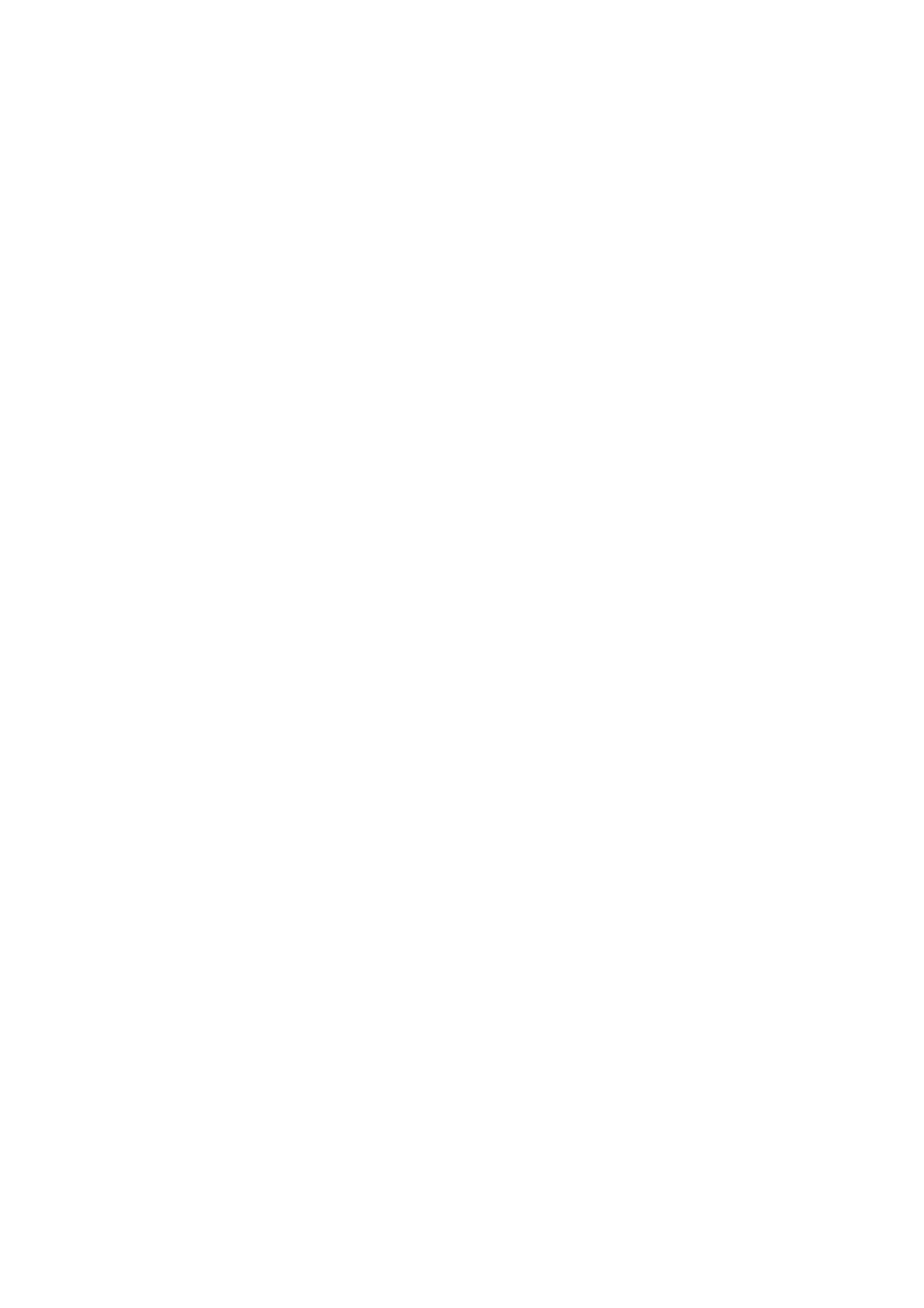*I certify that this PUBLIC BILL, which originated in the LEGISLATIVE ASSEMBLY, has finally passed the LEGISLATIVE COUNCIL and the LEGISLATIVE ASSEMBLY of NEW SOUTH WALES.*

> *Clerk of the Legislative Assembly. Legislative Assembly, Sydney, , 2003*



New South Wales

# **Road Transport Legislation Amendment (Public Transport Lanes) Bill 2003**

Act No , 2003

An Act to amend the *Road Transport (Safety and Traffic Management) Act 1999* to allow the use of approved traffic lane camera devices to detect offences involving vehicles driven in traffic lanes dedicated primarily for the use of public transport; to amend the *Road Transport (General) Act 1999* to introduce operator onus enforcement of those offences; to make consequential amendments to the *Criminal Procedure Act 1986* and other legislation; and for other purposes.

*I have examined this Bill, and find it to correspond in all respects with the Bill as finally passed by both Houses.*

*Chairman of Committees of the Legislative Assembly.*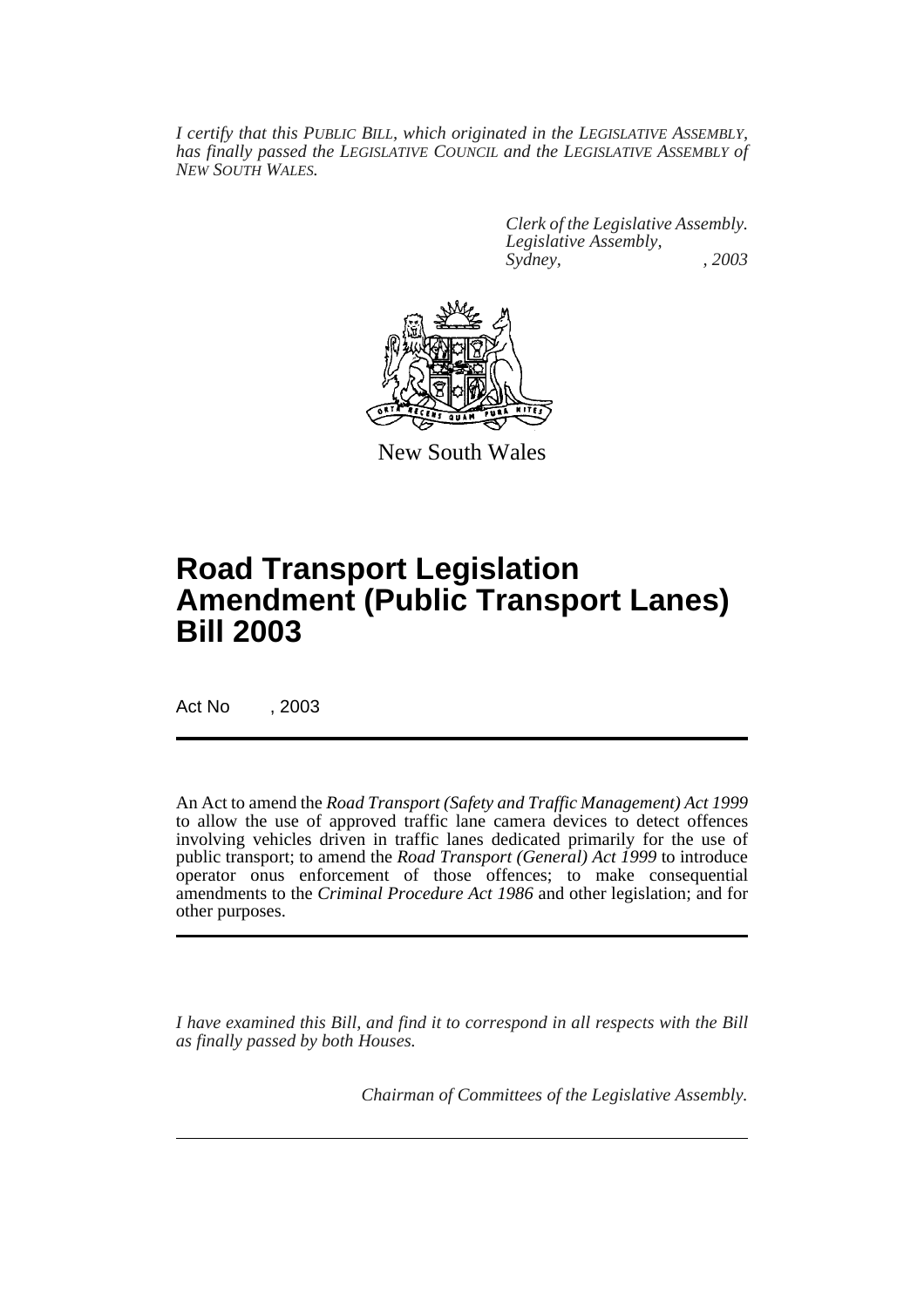## **The Legislature of New South Wales enacts:**

## **1 Name of Act**

This Act is the *Road Transport Legislation Amendment (Public Transport Lanes) Act 2003*.

#### **2 Commencement**

This Act commences on the date of assent to this Act.

#### **3 Amendment of Acts and regulation**

Each Act and regulation specified in Schedules 1–4 is amended as set out in those Schedules.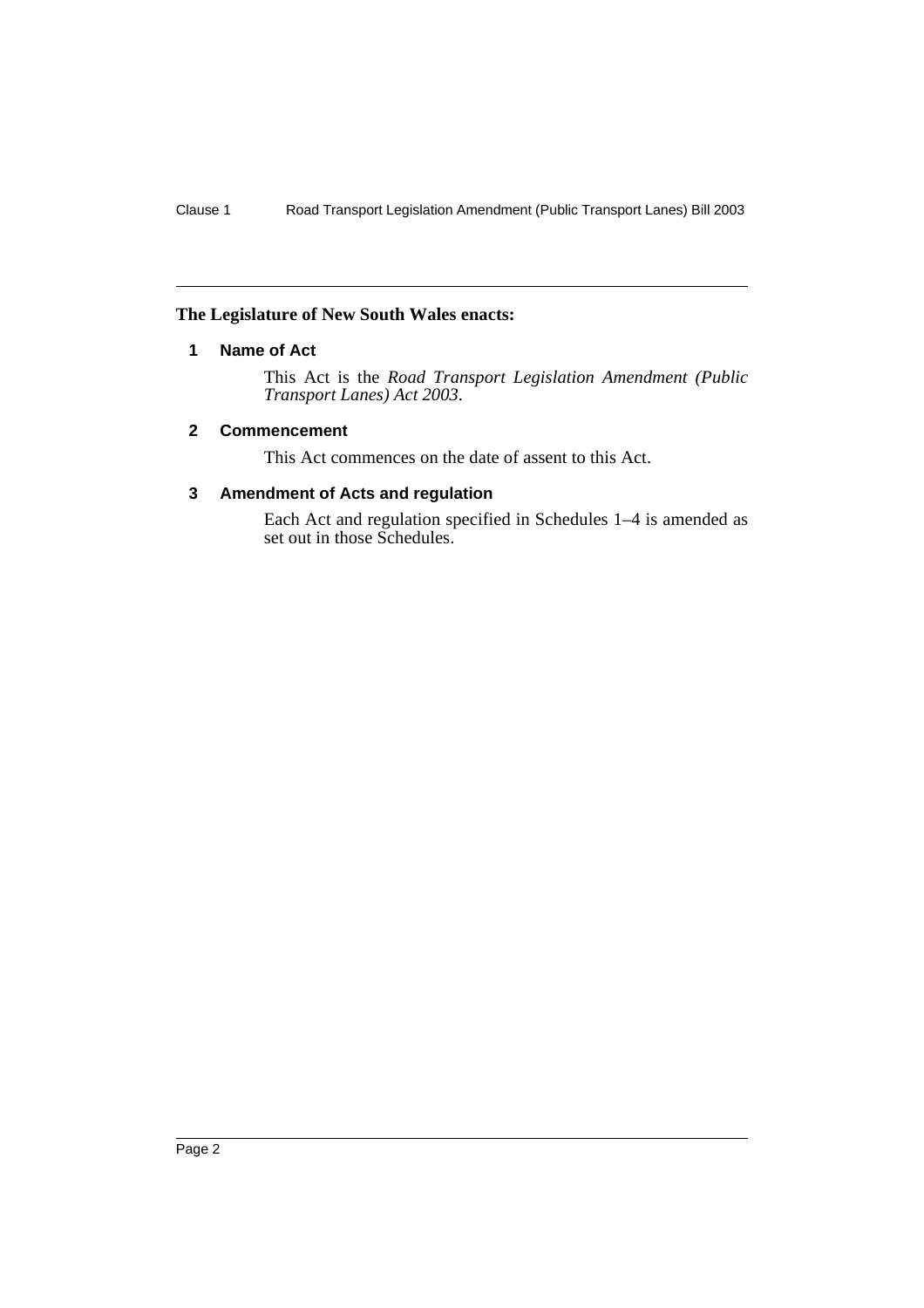Amendment of Road Transport (Safety and Traffic Management) Act 1999 No 20 Schedule 1

# **Schedule 1 Amendment of Road Transport (Safety and Traffic Management) Act 1999 No 20**

(Section 3)

#### **[1] Part 4 Traffic control devices**

Insert after Division 2:

## **Division 3 Monitoring of public transport lane offences**

#### **57A Approved traffic lane camera devices**

In this Act:

*approved traffic lane camera device* means a device of a type approved by the Governor by order published in the Gazette as being designed to photograph a vehicle that is driven in a traffic lane on a road or a road related area and to record on any such photograph:

- (a) the date on which the photograph is taken, and
- (b) the time and location at which the photograph is taken, and
- (c) the direction and lane in which the vehicle activating the camera is travelling, and
- (d) the kind of traffic lane in which the vehicle activating the camera is travelling, and
- (e) such other information as may be prescribed by the regulations.

#### **57B Photographic evidence of public transport lane offences**

(1) In this section:

*authorised person* means a person (or a person belonging to a class of persons) authorised by the Authority to install and inspect approved traffic lane camera devices.

*public transport lane* means a traffic lane on a road or road related area that is dedicated by or under this Act (whether continuously or at particular times) primarily for the use of coaches regardless of whether certain other vehicles, such as emergency vehicles, are also permitted to use the lane.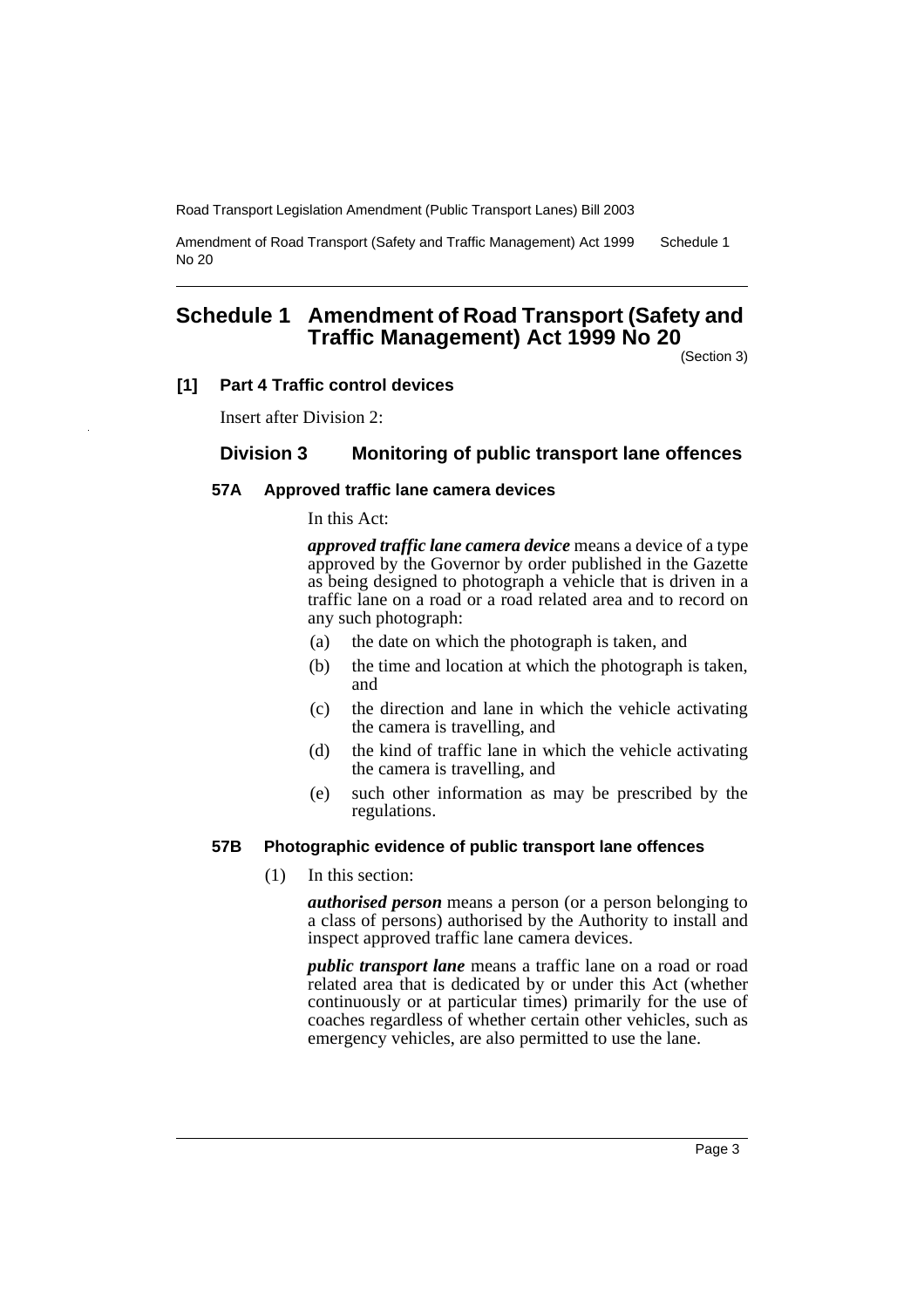Schedule 1 Amendment of Road Transport (Safety and Traffic Management) Act 1999 No 20

#### *public transport lane offence* means:

- (a) an offence against clause 96B (1) of the *Road Transport (Safety and Traffic Management) (Road Rules) Regulation 1999*, or
- (b) an offence against rule 154 (1) of the *Australian Road Rules* within the meaning of the *Road Transport (Safety and Traffic Management) (Road Rules) Regulation 1999*, or
- (c) any other offence of driving a vehicle in a public transport lane in contravention of the regulations that is prescribed by the regulations for the purposes of this definition.
- (2) In proceedings for a public transport lane offence:
	- (a) one or more photographs tendered in evidence as photographs taken by means of the operation, on a specified day, of an approved traffic lane camera device or devices installed at a specified location or locations is or are taken to have been so taken (unless evidence to the contrary is adduced), and
	- (b) evidence that a photograph tendered in evidence taken by an approved traffic lane camera device bears a security indicator of a kind prescribed by the regulations is evidence (unless evidence to the contrary is adduced) that the photograph has not been altered since it was taken, and
	- (c) any such photograph is evidence (unless evidence to the contrary is adduced) of the matters shown or recorded on the photograph, and
	- (d) evidence of the condition of an approved traffic lane camera device is not required unless evidence that the device was not in proper condition has been adduced.
- (3) When a photograph tendered in evidence is taken by an approved traffic lane camera device, a certificate purporting to be signed by an authorised person and certifying the following particulars is also to be tendered in evidence and is evidence (unless evidence to the contrary is adduced) of those particulars:
	- (a) that the person is an authorised person,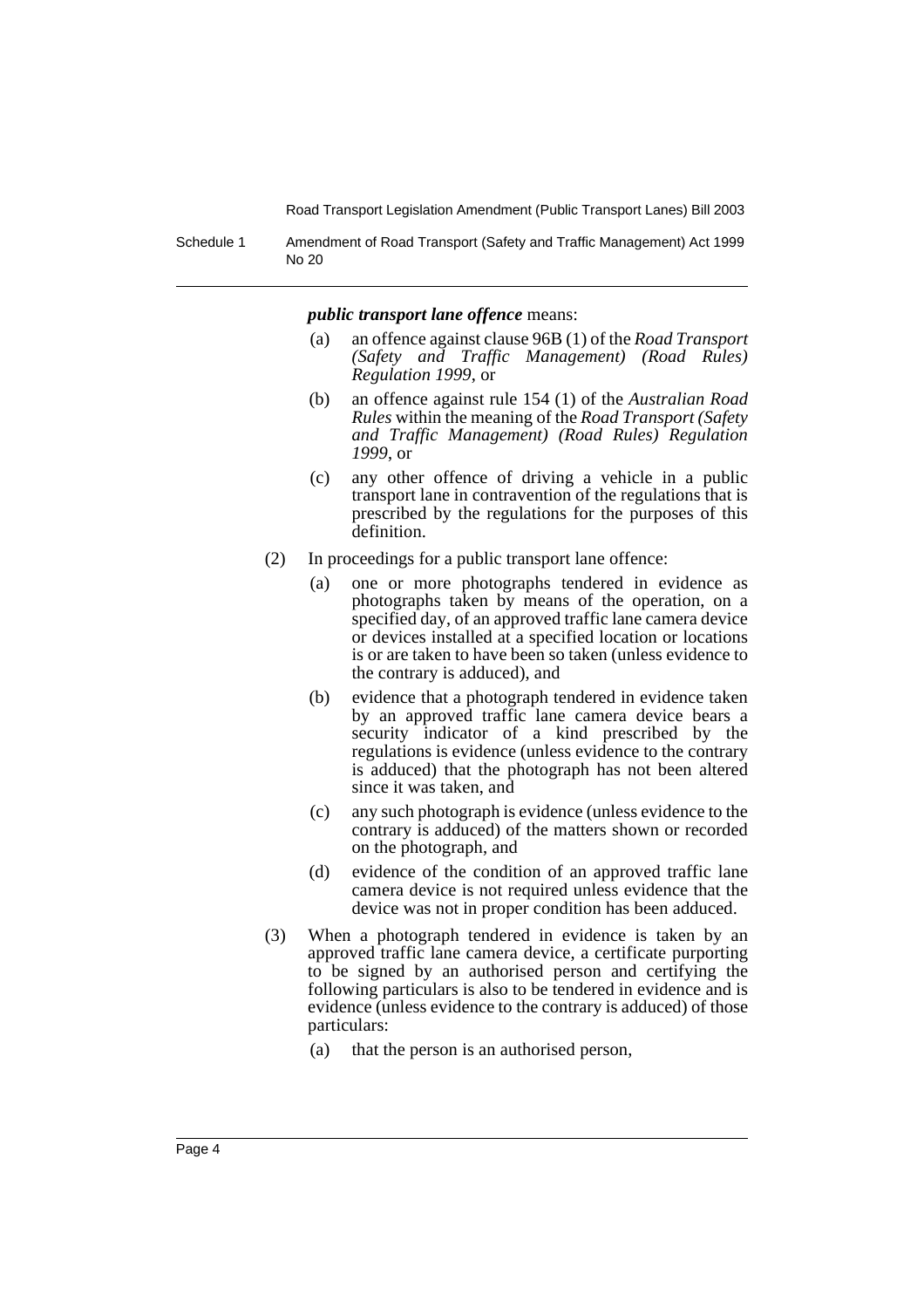Amendment of Road Transport (Safety and Traffic Management) Act 1999 No 20 Schedule 1

- (b) that within 30 days (or such other period as may be prescribed by the regulations) before the time and day recorded on the photograph as the time at which and the day on which the photograph was taken, the person carried out the inspection specified in the certificate on the approved traffic lane camera device that took the photograph,
- (c) that on that inspection the approved traffic lane camera device was found to be operating correctly.
- (4) A single certificate may be tendered for the purposes of subsection (3) if more than one photograph taken by an approved traffic lane camera device is tendered in evidence, but only if:
	- (a) each photograph is of the same vehicle, and
	- (b) each photograph is taken on the same day at approximately the same time and at approximately the same location.

#### **[2] Schedule 2 Savings, transitional and other provisions**

Insert at the end of clause 1 (1):

*Road Transport Legislation Amendment (Public Transport Lanes) Act 2003*, but only in relation to the amendments made to this Act

#### **[3] Dictionary**

Insert in clause 1 in alphabetical order:

*approved traffic lane camera device*—see section 57A.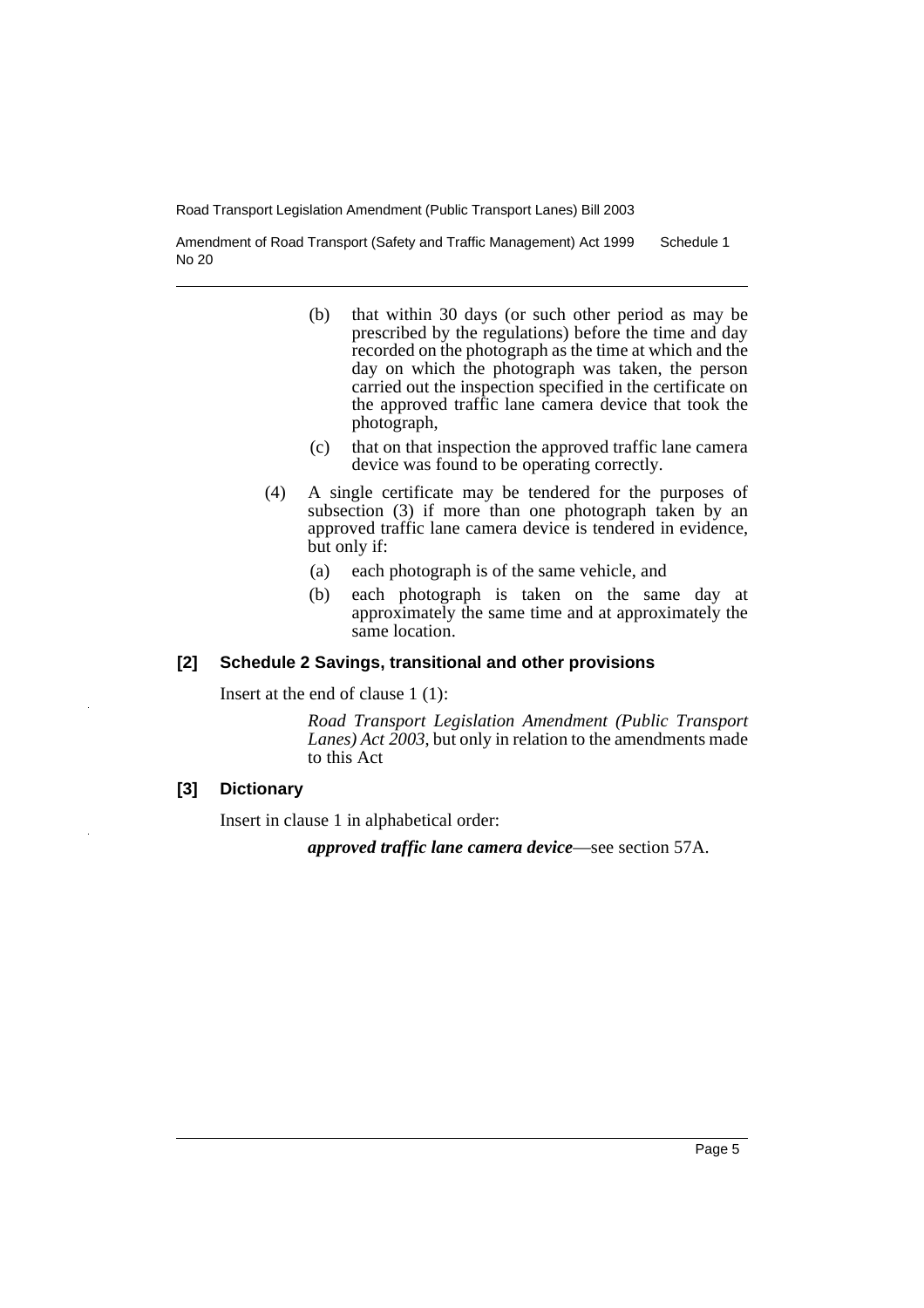# **Schedule 2 Amendment of Road Transport (General) Act 1999 No 18**

(Section 3)

#### **[1] Section 43 Liability of responsible person for vehicle for designated offences**

Omit section 43 (1) (a) and (b). Insert instead:

- (a) in any case where the offence is dealt with under Division 1—the person satisfies the authorised officer under section 15 that:
	- (i) the vehicle was at the relevant time a stolen vehicle or a vehicle illegally taken or used, or
	- (ii) the actual offender would have a defence to any prosecution for the designated offence brought against the offender, or
- (b) in any other case—the person satisfies the court hearing the proceedings for the offence that:
	- (i) the vehicle was at the relevant time a stolen vehicle or a vehicle illegally taken or used, or
	- (ii) the actual offender would have a defence to any prosecution for the designated offence brought against the offender.

### **[2] Section 43 (4) and (7), headings**

Omit "**camera-detected traffic light offence or camera-recorded speeding offence**" wherever occurring.

Insert instead "**camera recorded offence**".

#### **[3] Section 43 (4) (a), (5) (b), (7) and (8) (b)**

Omit "camera-detected traffic light offence or camera-recorded speeding offence" wherever occurring.

Insert instead "camera recorded offence".

#### **[4] Section 43 (11)**

Omit the definitions of *camera-detected traffic light offence* and *camerarecorded speeding offence*.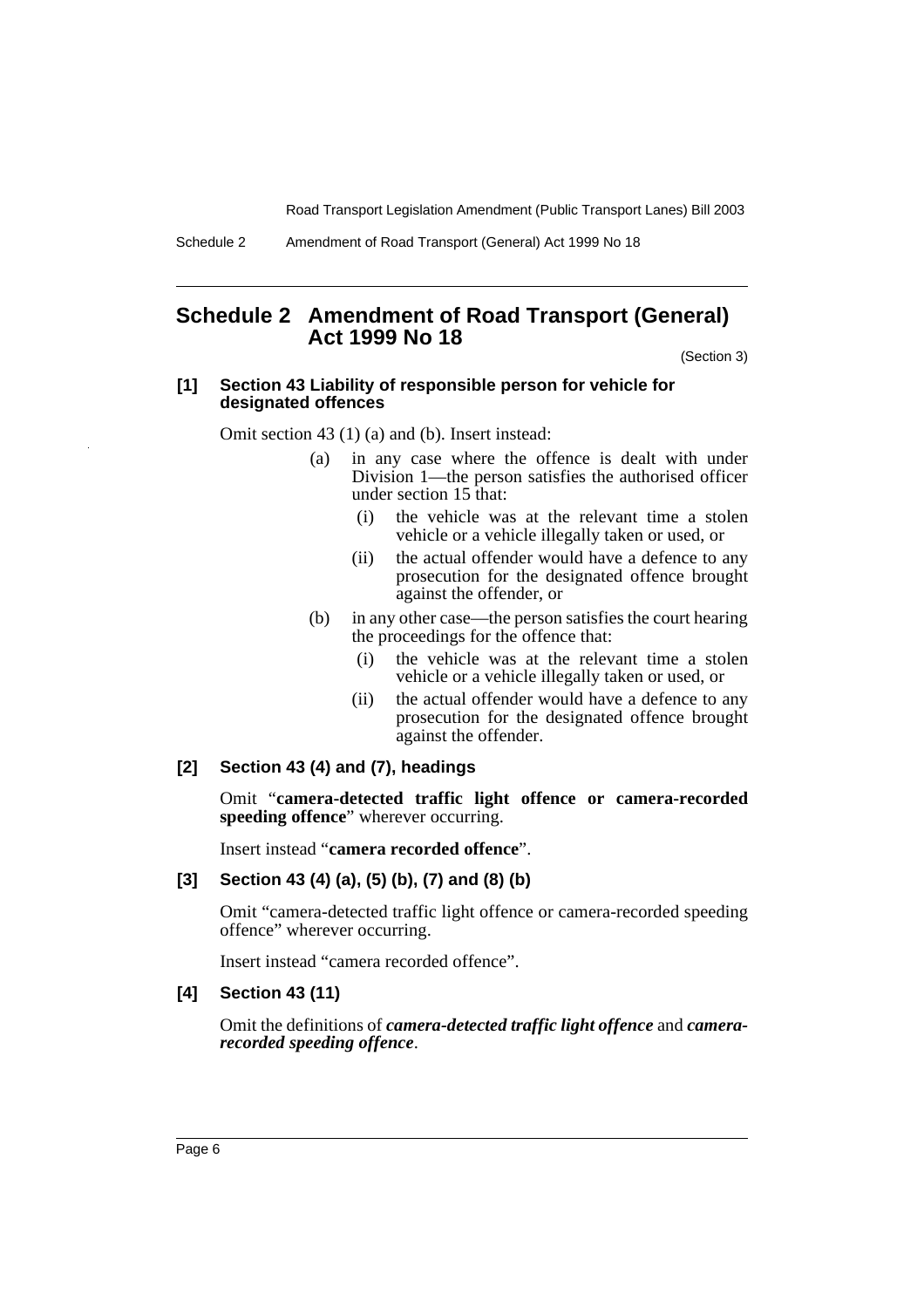Amendment of Road Transport (General) Act 1999 No 18 Schedule 2

## **[5] Section 43 (11)**

Insert in alphabetical order:

#### *camera recorded offence* means:

- (a) a public transport lane offence as defined in section 57B<br>of the Road Transport (Safety and Traffic **Road Transport (Safety and Traffic** *Management) Act 1999* in respect of which the penalty notice or the summons indicates that the offence was detected by an approved traffic lane camera device (within the meaning of that Act), or
- (b) a traffic light offence as defined in section 57 of the *Road Transport (Safety and Traffic Management) Act* 1999 in respect of which the penalty notice or the summons indicates that the offence was detected by an approved camera detection device (within the meaning of that Act), or
- (c) a speeding offence in respect of which the penalty notice or the summons indicates that the offence was detected by an approved speed measuring device and recorded by an approved camera recording device (within the meaning of the *Road Transport (Safety and Traffic Management) Act 1999*).

### **[6] Section 43 (11), definition of "designated offence"**

Omit the definition. Insert instead:

*designated offence* means:

- (a) a camera recorded offence, or
- (b) a parking offence.

### **[7] Section 47 Proceedings for offences**

Omit section 47 (3). insert instead:

(3) In this section:

*operator onus offence* means a designated offence within the meaning of section 43.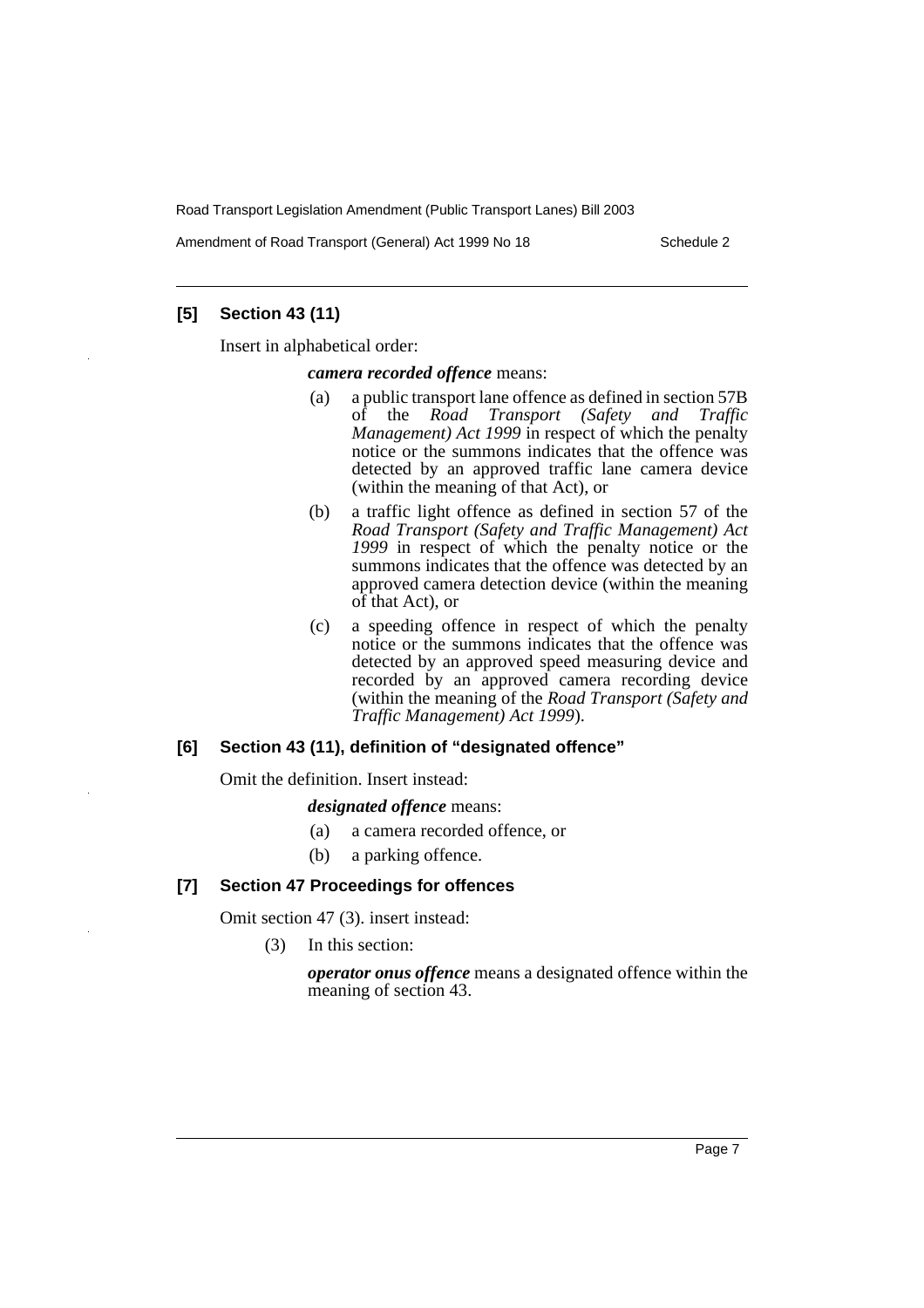Schedule 2 Amendment of Road Transport (General) Act 1999 No 18

# **[8] Schedule 2 Savings, transitional and other provisions**

Insert at the end of clause 1 (1):

*Road Transport Legislation Amendment (Public Transport Lanes) Act 2003*, but only in relation to the amendments made to this Act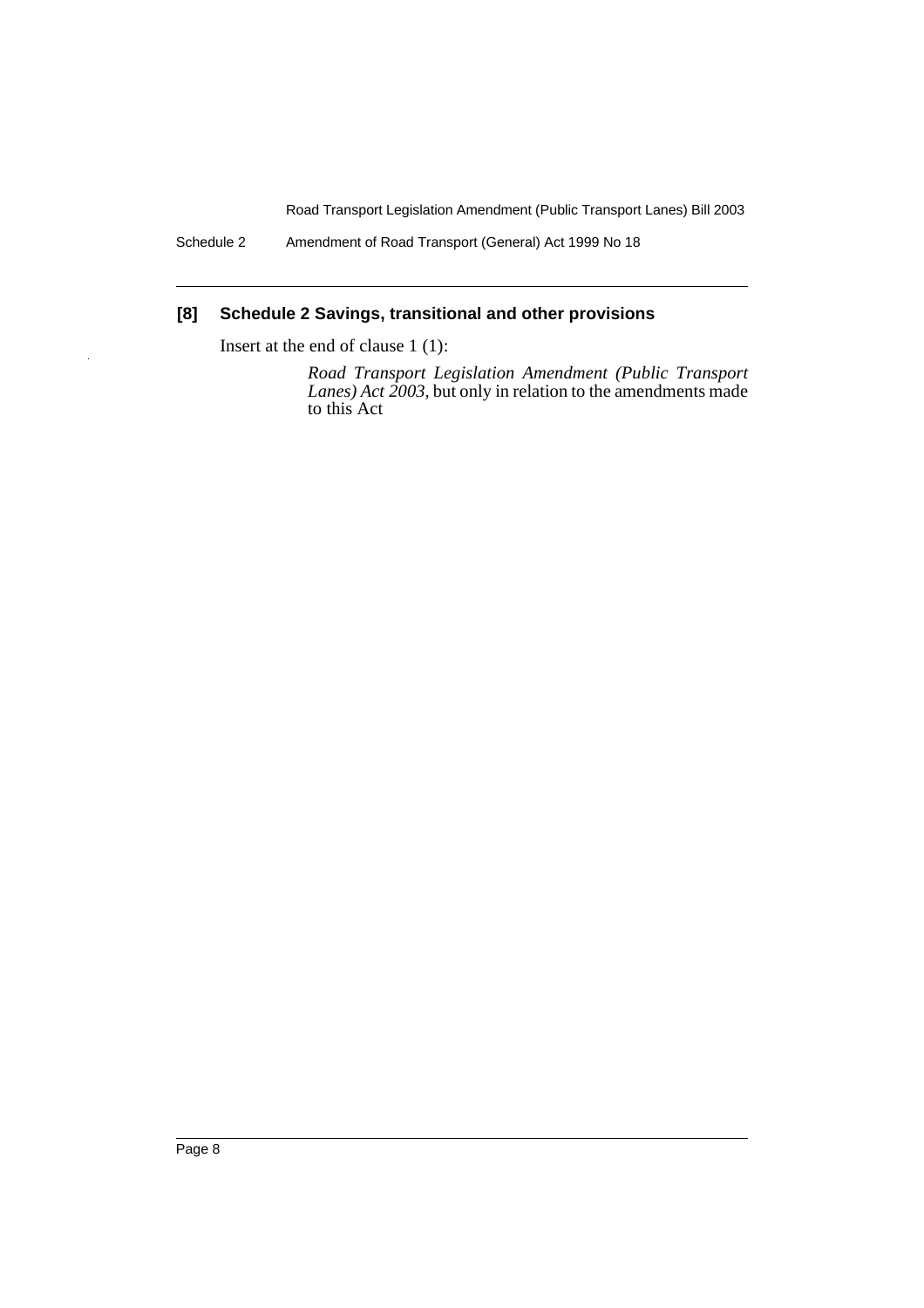Amendment of Criminal Procedure Act 1986 No 209 Schedule 3

# **Schedule 3 Amendment of Criminal Procedure Act 1986 No 209**

(Section 3)

#### **[1] Section 283 Law enforcement devices**

Omit "or 57" from section 283 (1) (a). Insert instead ", 57 or 57B".

**[2] Section 283 (3) (a)**

Insert "approved traffic lane camera device," after "reliability of any".

**[3] Section 283 (3) (b)**

Insert "approved traffic lane camera device," after "in which any".

**[4] Section 283 (4)**

Omit "or 57". Insert instead ", 57 or 57B".

**[5] Section 283 (5)**

Insert "*, approved traffic lane camera device*," after "*approved speed measuring device*".

### **[6] Schedule 2 Savings, transitional and other provisions**

Insert at the end of clause 1 (1):

*Road Transport Legislation Amendment (Public Transport Lanes) Act 2003*, but only in relation to the amendments made to this Act